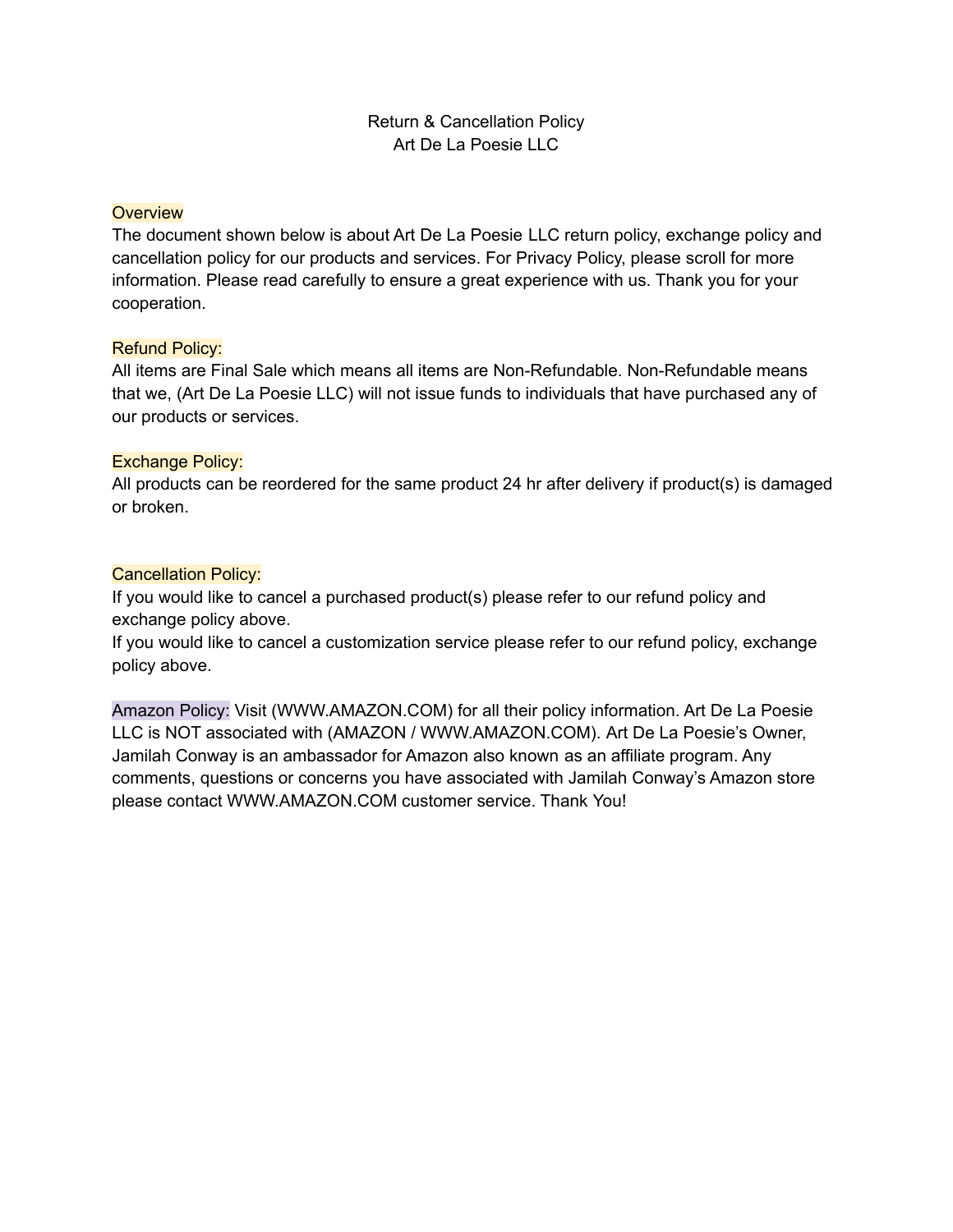### Privacy Policy

## *[Art De La Poesie LLC] PRIVACY POLICY*

[Art De La Poesie LLC] (the "Company") is committed to maintaining robust privacy protections for its users. Our Privacy Policy ("Privacy Policy") is designed to help you understand how we collect, use and safeguard the information you provide to us and to assist you in making informed decisions when using our Service.

#### I. INFORMATION WE COLLECT

We collect "Non-Personal Information" and "Personal Information." Non-Personal Information includes information that cannot be used to personally identify you, such as anonymous usage data, general demographic information we may collect, referring/exit pages and URLs, platform types, preferences you submit and preferences that are generated based on the data you submit. Personal Information includes your email [health history, address, date of birth, marital status, contact information, etc.], which you submit to us through the registration process on our health waiver and when purchasing from our website in its entirety.

2. Information you provide us by registering for an account

In addition to the information provided automatically subscribes you to the Service you will need to create a personal profile. You can create a profile

by registering with the Service and entering your email address, and creating a user name and a password. By registering, you are authorizing us to collect, store and use your email address in accordance with this Privacy Policy.

### II. HOW WE USE AND SHARE INFORMATION

### Personal Information:

Except as otherwise stated in this Privacy Policy, we do not sell, trade, rent or otherwise share for marketing purposes your Personal Information with third parties without your consent. We do share Personal Information with vendors who are performing services for the Company, such as the servers for our email communications who are provided access to user's email address for purposes of sending emails from us. Those vendors use your Personal Information only at our direction and in accordance with our Privacy Policy. In general, the Personal Information you provide to us is used to help us communicate with you. For example, we use Personal Information to contact users in response to questions, solicit feedback from users, provide technical support, and inform users about promotional offers. We may share Personal Information with outside parties if we have a good-faith belief that access, use, preservation or disclosure of the information is reasonably necessary to meet any applicable legal process or enforceable governmental request; to enforce applicable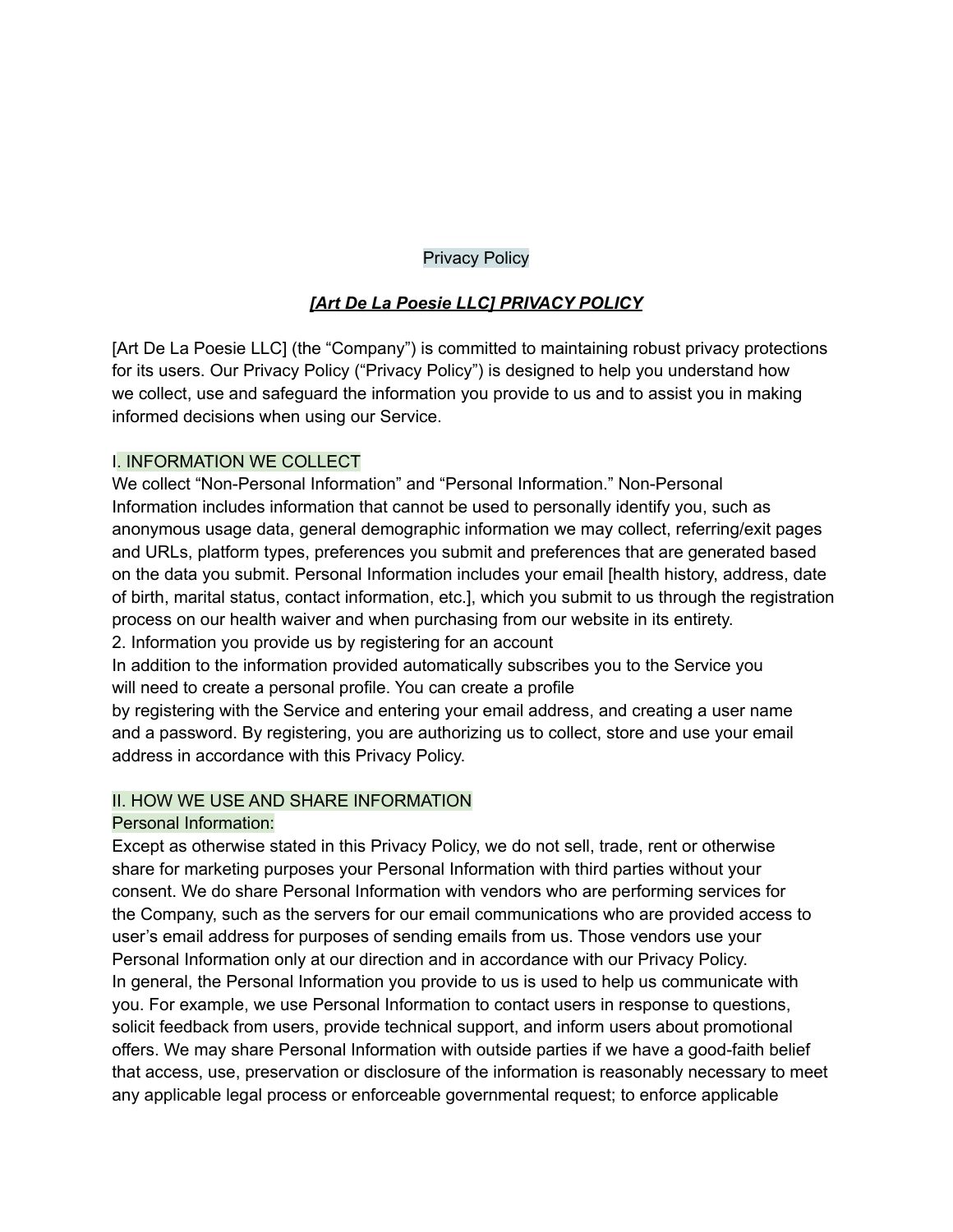Terms of Service, including investigation of potential violations; address fraud, security or Privacy Policy technical concerns; or to protect against harm to the rights, property, or safety of our users or the public as required or permitted by law.

### Non-Personal Information:

In general, we use Non-Personal Information to help us improve the Service and customize the user experience. We also aggregate Non-Personal Information in order to track trends and analyze use patterns on the Site. This Privacy Policy does not limit in any way our use or disclosure of Non-Personal Information and we reserve the right to use and disclose such Non-Personal Information to our partners, advertisers and other third parties at our discretion.In the event we undergo a business transaction such as a merger, acquisition by another company, or sale of all or a portion of our assets, your Personal Information may be among the assets transferred. You acknowledge and consent that such transfers may occur and are permitted by this Privacy Policy, and that any acquirer of our assets may continue to process your Personal Information as set forth in this Privacy Policy. If our information practices change at any time in the future, we will post the policy changes to the Site so that you may opt out of the new information practices. We suggest that you check the Site periodically if you are concerned about how your information is used.

# III. HOW WE PROTECT INFORMATION

We implement security measures designed to protect your information from unauthorized access. Your account is protected by your account password and we urge you to take steps to keep your personal information safe by not disclosing your password and by logging out of your account after each use. We further protect your information from potential security breaches by implementing certain technological security measures including encryption, firewalls and secure socket layer technology. However, these measures do not guarantee that your information will not be accessed, disclosed, altered or destroyed by breach of such firewalls and secure server software. By using our Service, you acknowledge that you understand and agree to assume these risks.

# IV. YOUR RIGHTS REGARDING THE USE OF YOUR PERSONAL INFORMATION

You have the right at any time to prevent us from contacting you for marketing purposes. When we send a promotional communication to a user, the user can opt out of further promotional communications by following the unsubscribe instructions provided in each promotional email. You can also indicate that you do not wish to receive marketing communications from us in the [email listing] from our website. Please note that notwithstanding the promotional preferences you indicate by either unsubscribing or opting out in the [location of opt-out button] on the bottom of your email you received from us, we may continue to send you administrative emails including, for example, periodic updates to our Privacy Policy.

# V. LINKS TO OTHER WEBSITES

As part of the Service, we may provide links to or compatibility with other websites or applications. However, we are not responsible for the privacy practices employed by those